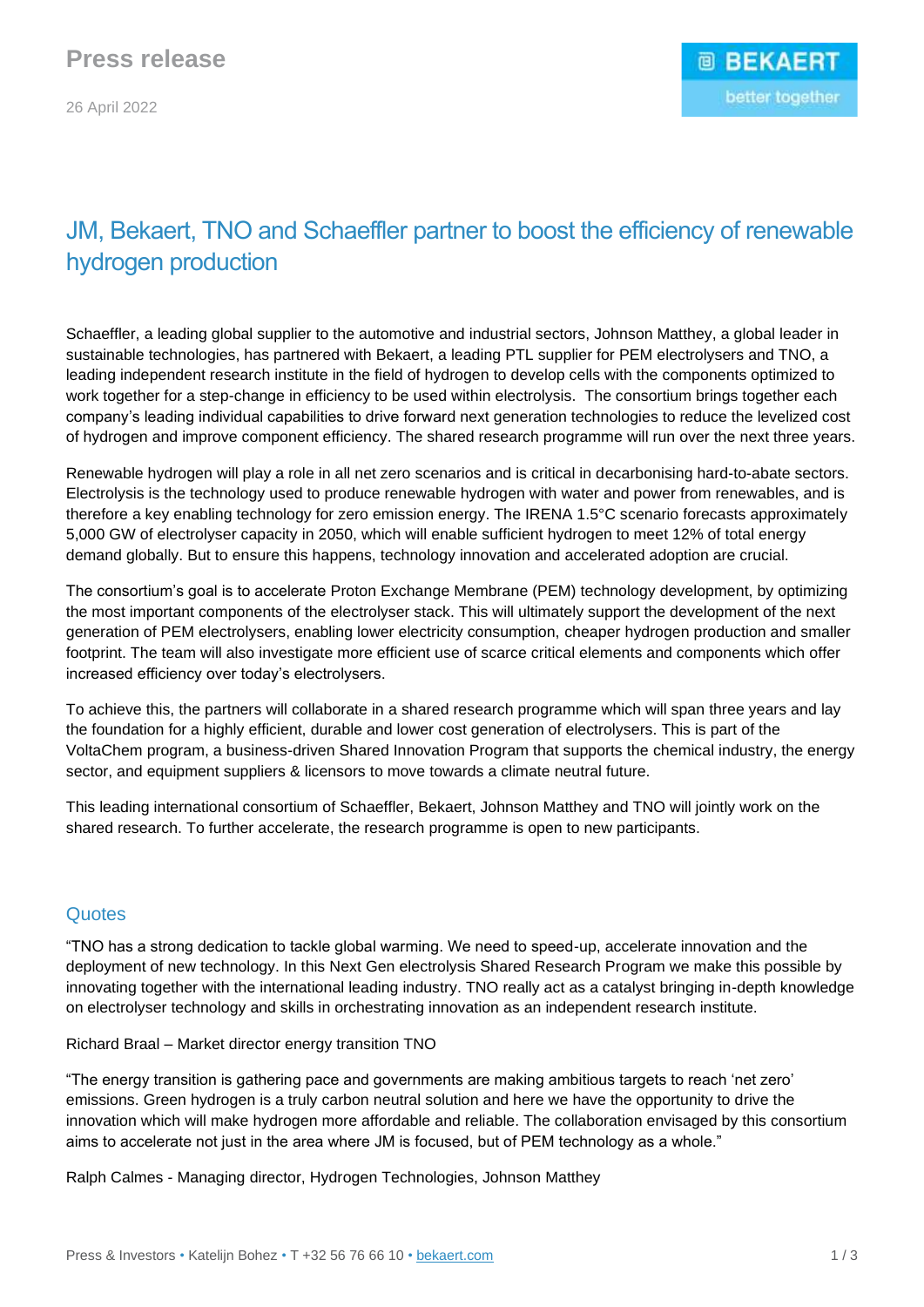

"Bekaert continues to develop green and sustainable solutions for our customers thanks to our focus on components with increased performance for the electrolysis needs of the future. We work in close alignment with our innovation partners of the Supercell project. We are committed to innovate and scale up our production footprint to GW capacity."."

Inge Schildermans - VP Bekaert Fiber Technologies.

"Together with our business community, we aim for accelerated innovation and implementation in Power-2-X in order to reduce the CO2 footprint of chemicals production. It's great to see that VoltaChem members are taking the next step in their ambition together to achieve unparalleled technical performance in green hydrogen production and secure a unique position in the sustainability market. We expect that this will only be the beginning in the development of a next generation high-tech sustainable process industry."

Martijn de Graaff – Program director VoltaChem.

"We are very proud that we are able to contribute to the competitive production of green hydrogen and to support this team of strong international business partners with our experience and developments in the field of PEM water electrolysis. Enabling and accelerating the energy transition is one of the core objectives of our strategy at Schaeffler and is an essential part of our Roadmap 2025, which comprises a fast ramp-up of a highly competitive, scalable stack production process. We strongly believe, that participating in such promising projects as the Next Gen electrolysis Shared Research Program with global leading partners is the right way to drive this technology forward."

Bernd Hetterscheidt - Senior Vice President Strategic Business Hydrogen at Schaeffler.

Ends

For further information

## Notes to editors

For anyone interested in joining this exciting development, please contact Lennart van der Burg.

## Bekaert

Bekaert (Belgium) – High electrochemical efficient porous transport layers.

Bekaert is a leader in sustainable solutions in the hydrogen market thanks to innovative products such as Titanium porous transport layers with high electrochemical efficiency, high porosity and low Ohmic losses. Bekaert is active in the field of PEM electrolysis for more than twenty years. Bekaert products are developed with the leading OEM PEM electrolyser manufacturers. With a global footprint, Bekaert is the leading PTL supplier for PEM electrolysers

## Johnson Matthey

Johnson Matthey (JM), a global leader in sustainable technologies at the heart of the hydrogen economy. JM will focus on the design and manufacture of the catalyst coated membranes which operate at the heart of the electrolysis process. This business will leverage JM's deep expertise in platinum group metal science and fuel cell manufacture to drive the performance and dramatic cost reduction needed for large scale adoption of renewable hydrogen.